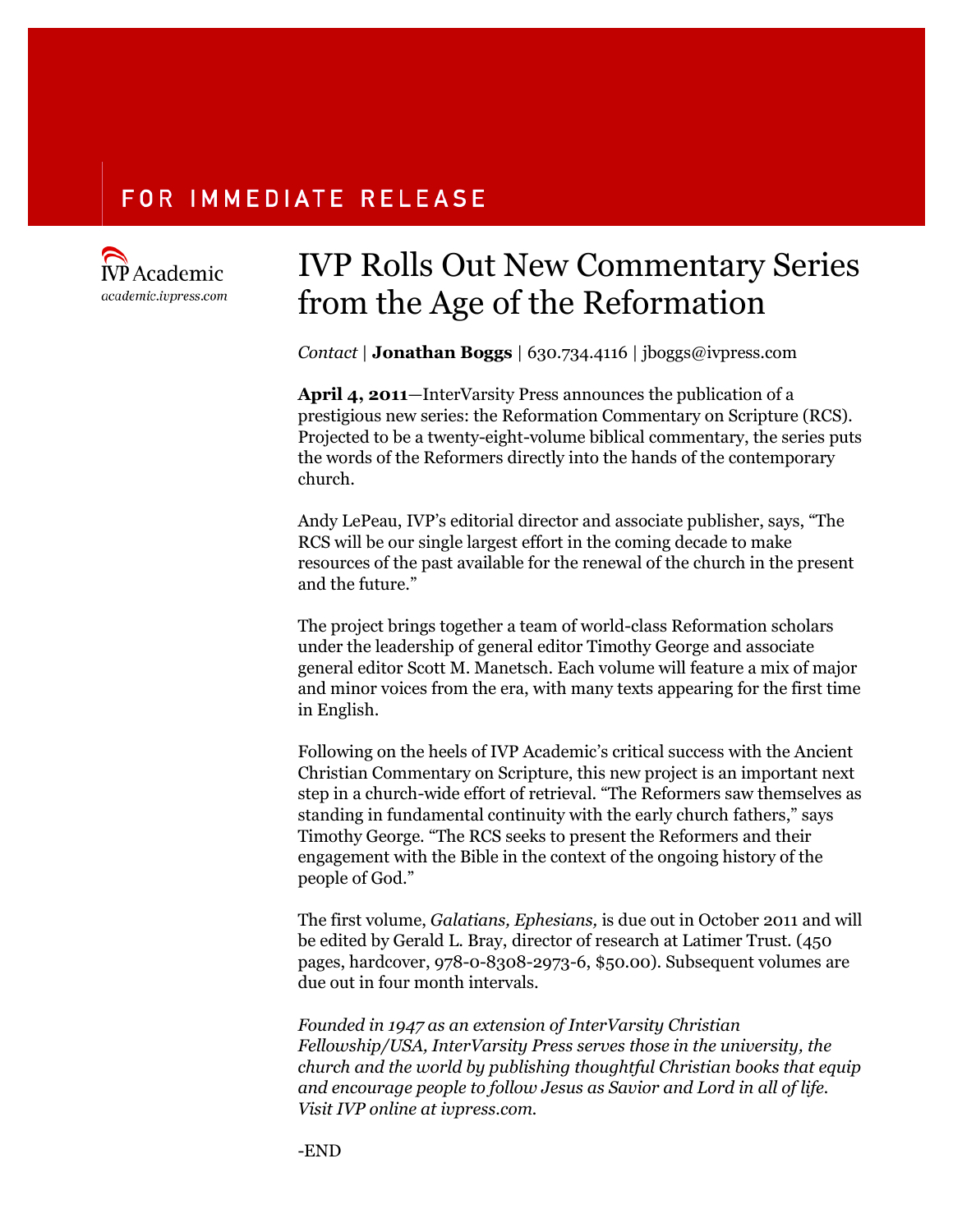### **AUTHOR Q & A**



*Timothy George is the founding dean of Beeson Divinity School of Samford University in Birmingham, Alabama, and senior adviser at* Christianity Today. *He is a member of the Southern Baptist-Roman Catholic Conversation Team and has participated in the Evangelicals and Catholics Together initiative.*



# **An Interview with Timothy George, General Editor of the Reformation Commentary on Scripture Series**

In October 2011, the first volume of the Reformation Commentary on Scripture series will be published. In expectation of this release, IVP Academic editor Mike Gibson spoke with Reformation Commentary on Scripture (RCS) series General Editor Timothy George.

### **The Reformation Commentary on Scripture series has been in development for several years. Could you describe your role in the series? What are some of the highlights for you as the series General Editor?**

When I first heard about IVP's decision to publish the Reformation Commentary on Scripture (RCS), I was delighted that there would be a sequel series to the Ancient Christian Commentary on Scripture (ACCS). The Reformers saw themselves as standing in fundamental continuity with the early church fathers and the RCS will demonstrate how this commitment was reflected in their exegetical work. I would mention two highlights from my work thus far as the General Editor for the series. First is the privilege of collaborating on the planning and design of the RCS with some very able helpers including Scott Manetsch, our Associate General Editor, and Joel Scandrett and Mike Gibson from the IVP staff. We have worked together to recruit a superb team of volume editors, including some of the most able Reformation scholars in the field today. This promises a series of high academic quality that will be especially useful to pastors and teachers of the church.

**There has been a lot of conversation, more recently even in Protestant circles, of the need to engage in "retrieval," or, as one author has colorfully stated it, "reading with the dead." How does the Reformation Commentary on Scripture contribute to the project of retrieval and reclamation of tradition?**

The RCS seeks to present the Reformers and their engagement with the Bible in the context of the ongoing history of the people of God. In addition

*Media Contact* | For more information and to schedule an interview with our featured author contact: Krista Carnet, broadcast publicity, at 800.843.4587 ext. 4013 or kkcarnet@ivpress.com, Jonathan Boggs, academic print publicity, at 800.843.4587 ext. 4116, or jboggs@ivpress.com Adrianna Wright, online publicity, at 800.843.4587 ext. 4096 or awright@ivpress.com Visit ivpress.com/media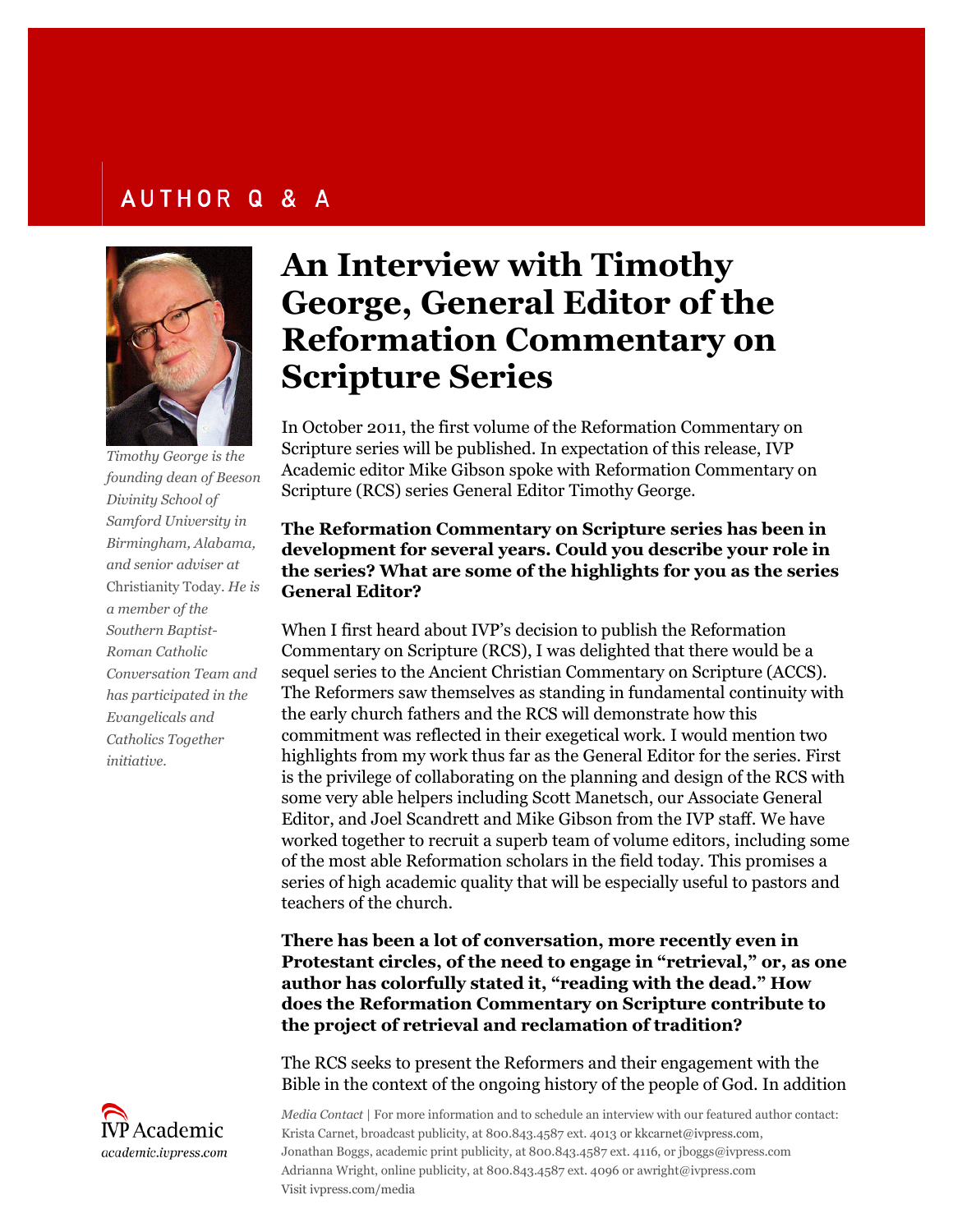## AUTHOR Q & A



*Galatians, Ephesians* **Available October 2011** \$50.00, 450 pages, hardcover, 978-0-8308-**2973**-6

*"I think readers of the RCS will be surprised at the passion and insight but also the humor in the writings of the Reformers."* —Timothy George



to their biblical studies, the Reformers were also keen to read the Scriptures in the company of the fathers and scholastics who preceded them. The RCS will allow pastors and teachers to compare the writings of the church fathers with the Reformers of the sixteenth century. In doing so, they will be able to assess both the continuity and the dissonance between these two major epochs in biblical interpretation.

**Attention is increasingly on the issue of theological interpretation of Scripture; that is, how we, in our ecclesial communities, read Scripture with and through theological lenses. Do you think the Reformation Commentary on Scripture has a part to play in this conversation? What can we learn from the Reformers in this series on this issue?**

All who work in the field of Reformation exegesis stand on the shoulders of Professor David C. Steinmetz whose groundbreaking essay, "The Superiority of Pre-critical Exegesis," was published in 1980. David has taught us to reject the "chronological snobbery" of scholarly methods that dismiss Reformation-era studies of the Bible, along with the interpretive traditions that preceded them, as antiquated or regressive. Though the Protestant reformers placed the Bible above the writings of the church fathers, they did not divorce it from them. For the Reformers too, the Bible was the church's book and was meant to be a means of grace, an instrument of communion with God. The theological interpretation of the Bible is part of what Dr. Matthew Levering has called "participatory biblical exegesis," through which the reader enters into the realities taught in the biblical text not only by linear-historical tools (archeology, philology and so forth), but also by doctrines and practices, through prayer and worship, by which the "vertical" presence of the triune God is made real. The monastic habit of *lectio divina* shaped the way in which the Reformers read the Bible and passed it along to others.

**A recent book asked the question regarding whether the Reformation is over. The authors suggested that given the changed ecclesial terrain in the late twentieth century, the divisions within Christianity are largely insignificant and certainly surmountable. Does a series like the Reformation Commentary on Scripture rejuvenate the divisions or are there ways in which a series of this kind can facilitate deeper understanding between the traditions?**

*Media Contact* | For more information and to schedule an interview with our featured author contact: Krista Carnet, broadcast publicity, at 800.843.4587 ext. 4013 or kkcarnet@ivpress.com, Jonathan Boggs, academic print publicity, at 800.843.4587 ext. 4116, or jboggs@ivpress.com Adrianna Wright, online publicity, at 800.843.4587 ext. 4096 or awright@ivpress.com Visit ivpress.com/media